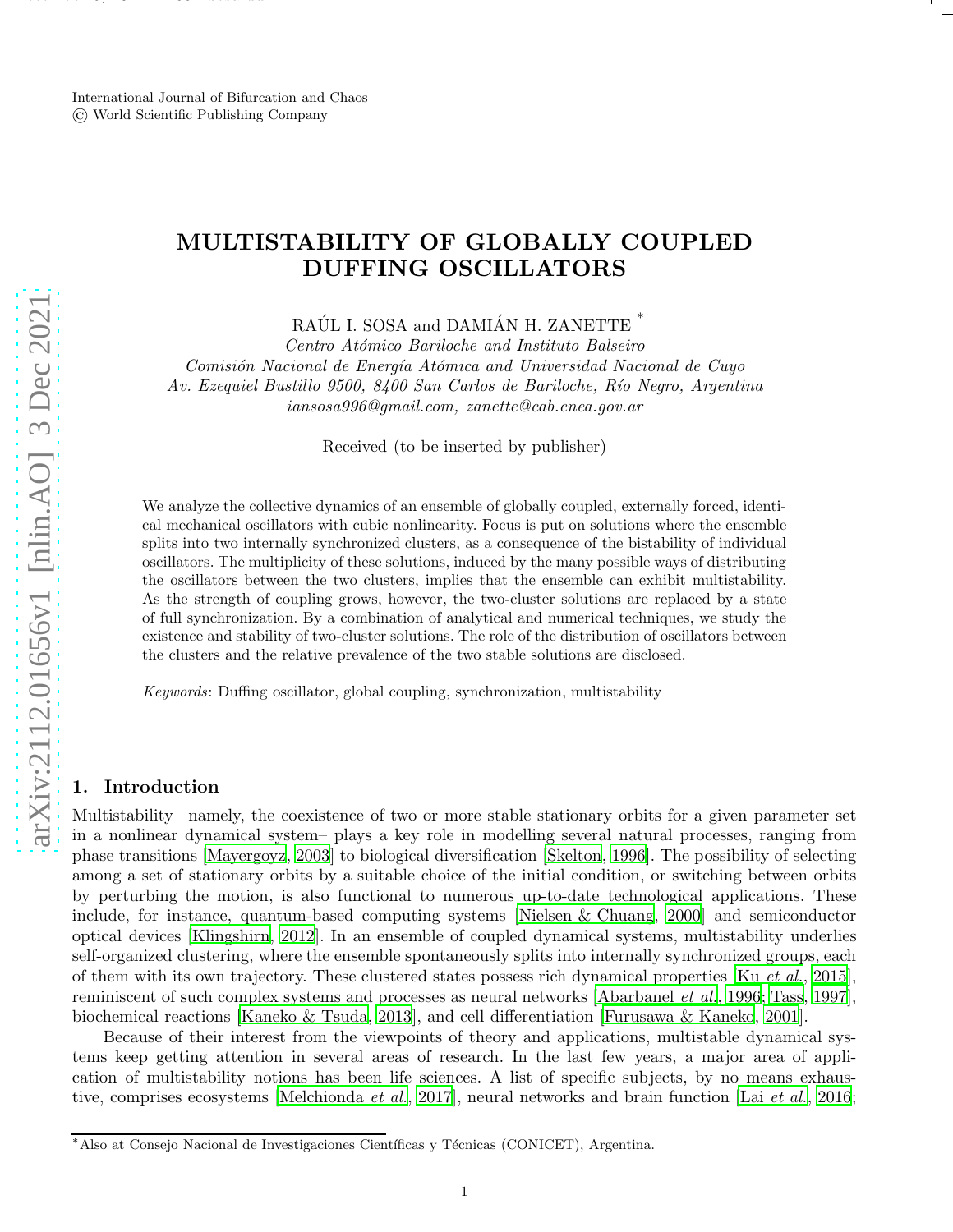## 2 R. I. Sosa & D. H. Zanette

december 6, 2021 is a construction of the construction of the construction of the construction of the construction of the construction of the construction of the construction of the construction of the construction of the

[Chopek](#page-11-8) *et al.*, [2019](#page-11-8)], perception [\[Sterzer](#page-12-2) *et al.*, [2017](#page-12-2); [Kondo](#page-11-9), [2020](#page-11-9)], cell function and growth [\[Fatehi](#page-11-10) *et al.*, [2019](#page-11-10); [Kemwoue](#page-11-11) *et al.*, [2020](#page-11-11)], and synthetic genetics [Li *[et al.](#page-11-12)*, [2018](#page-11-12)]. A technological field of extensive current application of those same notions is optoelectronics [\[Schulz](#page-12-3) *et al.*, [2016;](#page-12-3) [Chizhevsky & Kovalenko](#page-10-1), [2019](#page-10-1); [Grigorieva & Kaschenko, 2019\]](#page-11-13). In this field, as well as in other technological applications where the existence of multiple stable states can be pernicious, the control and suppression of multistability constitutes a topic of research by itself [\[Pisarchik & Feudel, 2014](#page-12-4); [Fozin](#page-11-14) *et al.*, [2019](#page-11-14); [Chizhevsky & Kovalenko, 2019](#page-10-1)]. More on the side of fundamental research, multistability has recently been studied in high-dimensional flows [Li *[et al.](#page-11-15)*, [2017](#page-11-15); [Natiq](#page-11-16) *et al.*, [2019](#page-11-16)], and in generalizations of well-known dynamical systems such as the van der Pol-Duffing oscillator [\[Chudzik](#page-11-17) *et al.*, [2011](#page-11-17)], the Lorenz system [\[Chen](#page-10-2), [2018](#page-10-2)], and piecewiselinear dissipative maps [Anzo-Hernández *et al.*, [2018\]](#page-10-3), among others.

The connection between bistability in a single dynamical system and multistability in an ensemble of coupled systems of the same kind was advanced for a class of mechanical oscillators with nonlinear friction and restoring force [\[Chudzik](#page-11-17) *et al.*, [2011](#page-11-17)], and subsequently demonstrated for Duffing oscillators [\[Jaros](#page-11-18) *et al.*, [2016\]](#page-11-18). In this latter study, it was shown that a ring of three unidirectionally coupled Duffing oscillators exhibits a rich bifurcation scenario, including regions where two or more stable solutions coexist. Likely, this multistability is a direct consequence of combined nonlinearities in the individual dynamics and in the coupling function. Consideration of the Duffing oscillator is interesting not only due to its paradigmatic role in the study of nonlinear mechanical systems [\[Drazin](#page-11-19), [2012](#page-11-19)], but also because of its relevance in applications to micro-technology. A favorite design for mechanical micro-oscillators, used in pacemaking devices [\[van Beek & Puers, 2012](#page-12-5)] and in sensors [\[Okamoto](#page-12-6) *et al.*, [2014;](#page-12-6) [Reinhardt](#page-12-7) *et al.*, [2016](#page-12-7)], consists of a tiny material beam clamped at the two ends [\[Cleland & Roukes](#page-11-20), [2002;](#page-11-20) [Ekinci & Roukes, 2005](#page-11-21)]. The main nonlinear response of these clamped-clamped beams to an external excitation is well described by a mechanical oscillator subject to a cubic force of the same sign as the elastic restoring force. [\[Narasimha](#page-11-22), [1968](#page-11-22); [Molteno & Tufillaro](#page-11-23), [2004\]](#page-11-23). Namely, they behave as a Duffing oscillator with a *hardening* nonlinearity, where the restoring force grows faster than linearly with the oscillation amplitude [\[Lifshitz & Cross](#page-11-24), [2009](#page-11-24); [Antonio](#page-10-4) *et al.*, [2012;](#page-10-4) [Polunin](#page-12-8) *et al.*, [2016\]](#page-12-8).

In this contribution, we characterize multistability in an ensemble of identical Duffing oscillators coupled all-to-all by an elastic interaction, and excited by an external harmonic force. As it is well known, for each suitably chosen parameter set, a harmonically forced Duffing oscillator can perform two possible stationary stable oscillations [\[Drazin](#page-11-19), [2012](#page-11-19); [Nayfeh & Mook, 1995\]](#page-11-25). The two oscillations have the same frequency as the excitation, but differ from each other in their amplitude and phase shift with respect to the external forcing. As a consequence of this individual bistability, an ensemble of *uncoupled* Duffing oscillators obviously exhibits multistability. This corresponds to the various configurations in which the oscillators can be distributed between their two accessible stationary oscillations, forming two internally synchronized clusters with mutually different orbits. The main question addressed in the present paper is whether these two-cluster stationary states persist when the oscillators become *mutually coupled* by an attractive force. Attractive coupling, by which individual trajectories are led to converge to each other, is in fact the most generic mechanism leading to synchronization of interacting dynamical systems [\[Pikovsky](#page-12-9) *et al.*, [2003](#page-12-9); [Manrubia](#page-11-26) *et al.*, [2004](#page-11-26)]. For globally coupled bistable Duffing systems prepared to oscillate along different stable orbits, we expect that a competition emerges between their individual tendency to stay in separate trajectories and the all-to-all interaction. We demonstrate that the existence and stability of the two-cluster oscillations critically depend on the strength of coupling and on the distribution of oscillators between the two groups.

In Sect. [2,](#page-2-0) we first review the main features of the individual dynamics of a bistable Duffing oscillator, and then define a mechanism of global (mean field) coupling between identical oscillators of that kind. Combining analytical and numerical techniques, we show in Sect. [3](#page-4-0) that the ranges of existence and stability of two-cluster solutions sensibly differ from each other for certain parameter values. Meanwhile, they are practically coincident in other zones of parameter space. As may be expected, two-cluster oscillations eventually become unstable as the strength of coupling grows. Beyond this threshold, they are replaced by a fully synchronized solution with all oscillators belonging to a single cluster. Depending on the parameters, however, the disappearance of two-cluster solutions is associated with different kinds of critical phenomena. Results are summarized and commented in Sect. [4.](#page-10-5)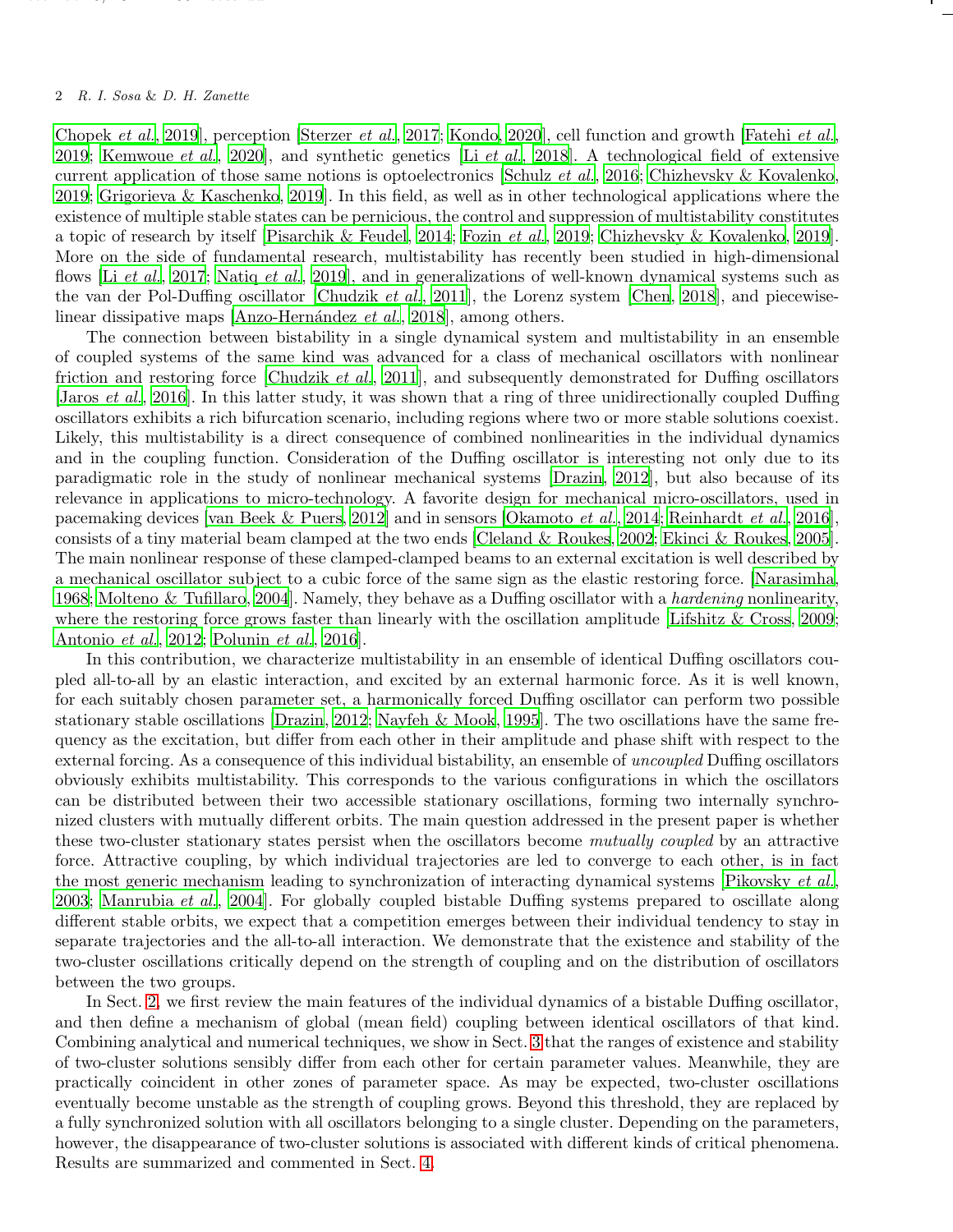## <span id="page-2-0"></span>2. Globally coupled Duffing oscillators

#### 2.1. Individual dynamics

december 6, 2021 is a construction of the construction of the construction of the construction of the construction of the construction of the construction of the construction of the construction of the construction of the

The equation of motion for a harmonically forced Duffing oscillator with spatial coordinate  $x(t)$  can be written as

<span id="page-2-1"></span>
$$
\ddot{x} + Q^{-1}\dot{x} + \left(1 + \frac{4}{3}\beta x^2\right)x = f\cos(\Omega t). \tag{1}
$$

Here, we have chosen time units in such a way that the natural oscillation frequency in the linear unforced limit  $(\beta = 0, f = 0)$  equals one. The non-dimensional quantity  $Q > 0$  is the quality factor, and  $\beta$  weights the nonlinear restoring force. We here consider a hardening nonlinearity,  $\beta > 0$  (see Introduction), but the same line of analysis can be pursued for negative  $\beta$ . In the right-hand side, f is the forcing amplitude per unit mass and  $\Omega$  is the frequency of the external force. Without generality loss, both f and  $\Omega$  are assumed to be positive. Note that, with our choice of time units, f has the same dimensions as x, and  $\Omega$ is non-dimensional.

The exact solution to Eq. [\(1\)](#page-2-1) is not known, but an efficient approximate description is provided by the multiple-scale method [\[Nayfeh & Mook](#page-11-25), [1995](#page-11-25)]. This approximation assumes that the typical variation times for the oscillation amplitude and phase are large as compared with the period. Generically, such condition is verified when the quality factor is large,  $Q \gg 1$ , so that energy dissipation occurs over relatively long time scales. To the leading order in the multiple-scale approximation, the stationary solution to Eq. [\(1\)](#page-2-1) has the form of a harmonic oscillation with the same frequency as the external force,  $x(t) = A \cos(\Omega t - \phi)$ . The amplitude A and the phase shift  $\phi$  must satisfy

<span id="page-2-2"></span>
$$
(1 - \Omega^2 + \beta A^2)A = f \cos \phi,
$$
  
\n
$$
Q^{-1}\Omega A = f \sin \phi.
$$
\n(2)

Squaring and adding up these two equations, we get a third-order polynomial equation for  $A^2$ . By convention, we only pay attention to real solutions with  $A > 0$ . The corresponding negative amplitudes are trivially obtained by changing  $\phi \to \phi \pm \pi$ . As it is well known [\[Drazin, 2012](#page-11-19)], three real positive solutions for the amplitude can exist within a bounded interval of values of the forcing frequency  $\Omega$ . This occurs when the coefficients  $Q, \beta$ , and f are large enough. In qualitative terms, this is equivalent to requiring a well-developed nonlinear response to a sufficiently strong external excitation, which in turn calls for relatively weak damping. The multiple-scale method shows that, when three solutions exists for a given forcing frequency, the solutions with the largest and the smallest amplitudes correspond to stable stationary oscillations. Meanwhile, the oscillation with intermediate amplitude is unstable [\[Nayfeh & Mook](#page-11-25), [1995](#page-11-25)]. Under such conditions, thus, the system is bistable. This scenario is fully confirmed by numerical integration of Eq.  $(1)$ .

The main panel of Fig. [1](#page-3-0) shows the resonance curve of the Duffing oscillator, namely, the oscillation amplitude A as a function of the forcing frequency  $\Omega$ , calculated from Eqs. [\(2\)](#page-2-2) for  $Q = 10$ ,  $\beta = 0.1$ , and  $f = 1$ . For these parameters, three solutions exist in an interval of forcing frequencies bounded by  $\Omega_{\text{min}} \approx 1.365$  and  $\Omega_{\text{max}} \approx 1.924$ . For  $\Omega = 1.6$  (dashed vertical line), full dots indicate the stable solutions of maximal  $(s_1)$  and minimal  $(s_2)$  amplitude, and the intermediate unstable solution  $(u)$ . The inset to the left shows the phase shift  $\phi$  as a function of  $\Omega$ , which varies between 0 and  $\pi$  as the frequency grows. Note that the solution with minimal phase  $(s_1)$  is that of maximal amplitude, and *vice versa*.

Open dots in the main panel of Fig. [1](#page-3-0) are estimations of the amplitude of stationary oscillations obtained from numerical resolution of the equation of motion [\(1\)](#page-2-1), using a standard integration algorithm (see details in Sect. [3.2\)](#page-7-0). The coincidence with the solution to Eqs. [\(2\)](#page-2-2) is an indication of the high quality of the harmonic approximation obtained as the leading order of the multiple-scale method. Deviations only appear for large amplitudes, where nonlinear effects are expected to be more relevant, and in some specific frequency ranges, as marked by the vertical arrow just below  $\Omega = 0.5$ . There, the small amplitude peak reveals a higher-harmonic resonance [\[Parlitz & Lauterborn, 1985](#page-12-10)] –in this case, when  $\Omega$  is around  $1/3$  of the oscillator's natural frequency– which naturally escapes the harmonic approximation. In the bistability range ( $\Omega_{\text{min}}$ ,  $\Omega_{\text{max}}$ ), where we focus our analysis, these higher-order effects are however absent.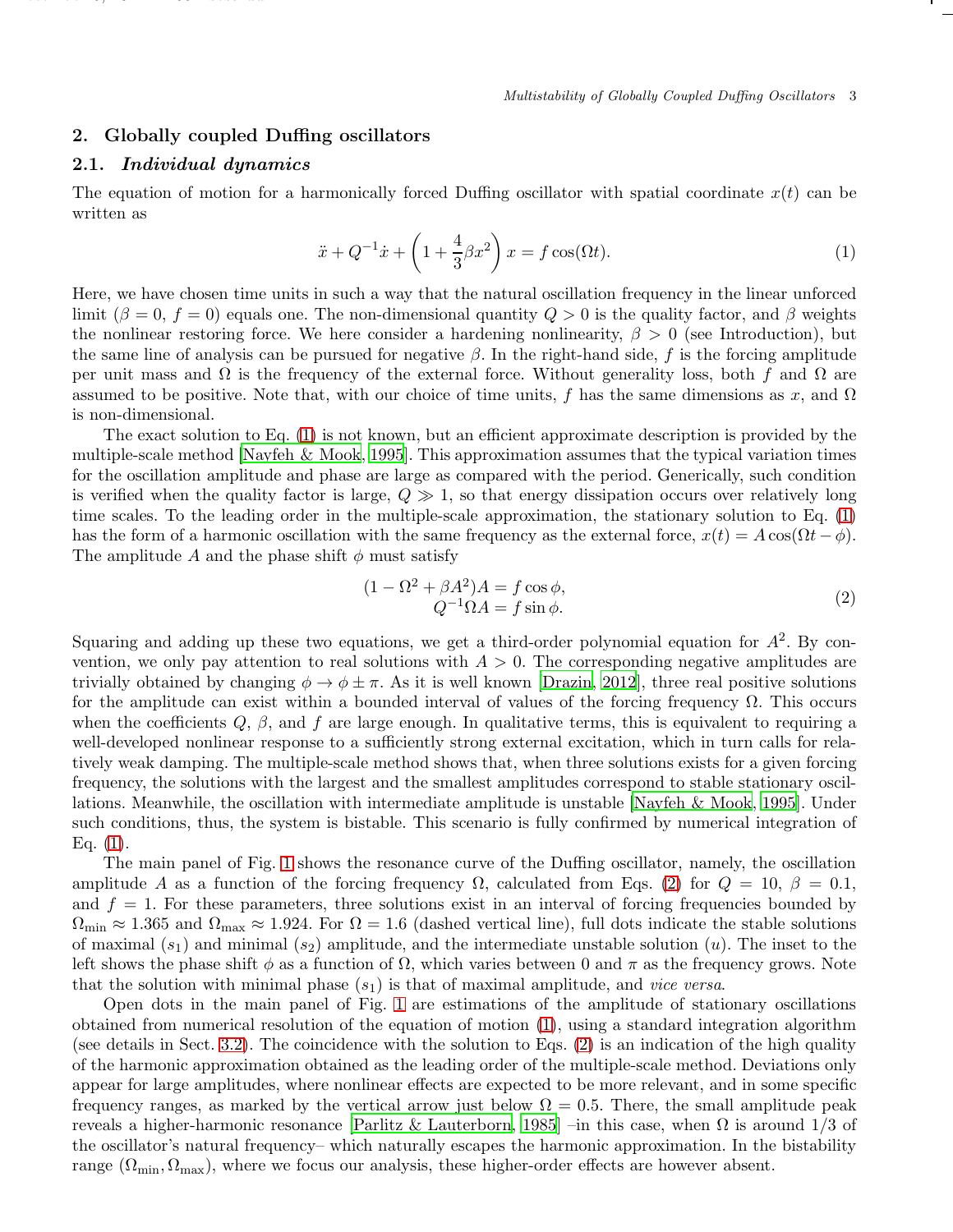december 6, 2021 is a construction of the construction of the construction of the construction of the construction of the construction of the construction of the construction of the construction of the construction of the



<span id="page-3-0"></span>Fig. 1. Resonance curve (amplitude A vs. forcing frequency  $\Omega$ ) of the Duffing oscillator in the harmonic approximation, Eqs. [\(2\)](#page-2-2), for  $Q = 10$ ,  $\beta = 0.1$ , and  $f = 1$ . The inset to the left shows the phase shift  $\phi$  as a function of the forcing frequency. Vertical dashed lines stand at  $\Omega = 1.6$ , for which most of the analysis of Sect. [3](#page-4-0) is performed. Full dots indicate the two stable solutions,  $s_1$  and  $s_2$ , and the unstable solution u for that frequency. Open dots correspond to estimations of the amplitude, resulting from numerical integration of the equation of motion [\(1\)](#page-2-1). The arrow points to a higher-harmonic resonance. The inset to the right shows the basins of attraction of each stable oscillation, in the plane spanned by the initial coordinate  $x_0$ and velocity  $v_0$ , for  $\Omega = 1.6$ , as obtained from numerical results.

Also resulting from numerical integration of Eq. [\(1\)](#page-2-1), in the inset to the right of Fig. [1](#page-3-0) we show the basins of attraction of the two stable oscillations for  $\Omega = 1.6$ , over the plane spanned by the initial coordinate  $x_0 = x(0)$  and velocity  $v_0 = \dot{x}(0)$ . In Sect. [3,](#page-4-0) we use this information to numerically build stationary states with a controlled number of oscillators in each stable oscillation.

## <span id="page-3-2"></span>2.2. Mean-field global coupling and two-cluster equations

A set of N identical Duffing oscillators, individually satisfying Eq. [\(1\)](#page-2-1), can be globally coupled to each other by introducing, for each oscillator  $i$ , a coupling force

$$
f_i^{K} = -\frac{K}{N} \sum_{j=1}^{N} (x_i - x_j) = -K(x_i - \langle x \rangle).
$$
 (3)

Here,  $x_i(t)$  is the coordinate of oscillator i and the non-dimensional parameter K is the coupling strength. This all-to-all coupling is equivalent to a linear attractive force of elastic constant  $K$ , centered at the average coordinate  $\langle x \rangle = N^{-1} \sum_j x_j$ . Consequently, its physical effect is to lead the individual coordinate of each oscillator to approach  $\langle x \rangle$ . The average coordinate thus plays the role of a mean field [Ku *[et al.](#page-11-3)*, [2015](#page-11-3); [Zhang](#page-12-11) *et al.*, [2017](#page-12-11)], collectively driving the oscillators towards a common trajectory. This effect, however, competes with the tendency of each oscillator to remain in its individual stable orbit. The globally coupled equations of motion read

<span id="page-3-1"></span>
$$
\ddot{x}_i + Q^{-1}\dot{x}_i + \left(1 + \frac{4}{3}\beta x_i^2\right)x = f\cos(\Omega t) - K(x_i - \langle x \rangle),\tag{4}
$$

for  $i = 1, \ldots, N$ .

As advanced in the Introduction, we seek stationary oscillations where the globally coupled ensemble is split into two clusters, generally, with different numbers of oscillators. While within each cluster all oscillators are mutually synchronized and follow identical orbits, the two clusters perform oscillations with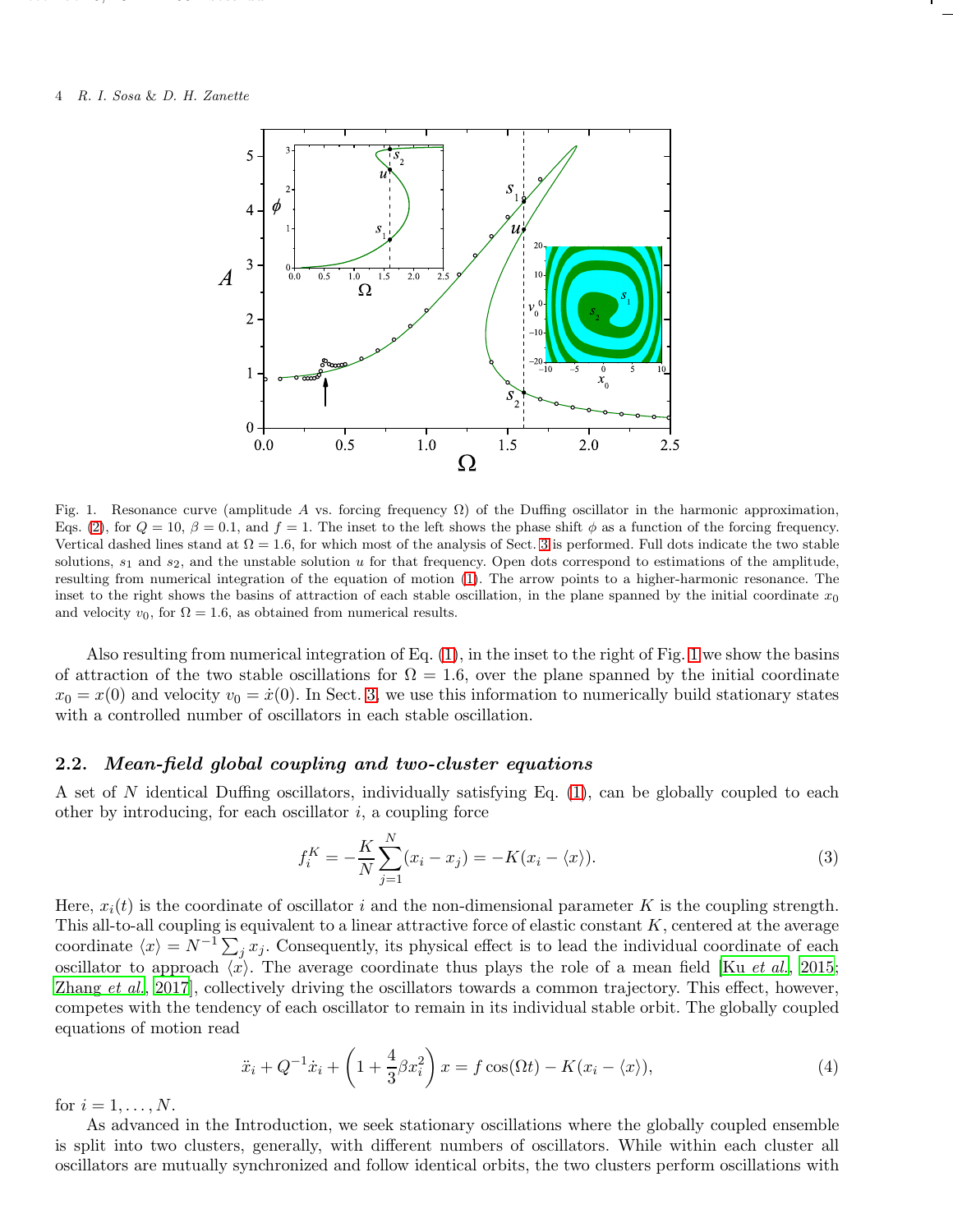different amplitudes and phases. In the absence of coupling, this situation can be obviously attained just by distributing the ensemble between the two stable oscillations accessible to each individual element. The question thus is to which extent these collective states survive when coupling is turned on. To solve this problem to the leading order in the multiple-scale approximation, we suppose that the ensemble is divided into two clusters 1 and 2, respectively containing  $N_1$  and  $N_2$  oscillators  $(N_1 + N_2 = N)$ . The clusters perform stationary harmonic oscillations with coordinates  $X_{1,2}(t) = A_{1,2} \cos(\Omega t - \phi_{1,2})$ . The corresponding mean field reads

$$
\langle x \rangle = r_1 A_1 \cos(\Omega t - \phi_1) + (1 - r_1) A_2 \cos(\Omega t - \phi_2),\tag{5}
$$

with  $r_1 = N_1/N$  ( $0 < r_1 < N$ ). Under these assumptions, the multiple-scale method yields

<span id="page-4-1"></span>
$$
(K+1 - \Omega^2 + \beta A_1^2)A_1 = f \cos \phi_1 + Kr_1A_1 + K(1-r_1)A_2 \cos(\phi_1 - \phi_2),(K+1 - \Omega^2 + \beta A_2^2)A_2 = f \cos \phi_2 + K(1-r_1)A_2 + Kr_1A_1 \cos(\phi_2 - \phi_1),Q^{-1}\Omega A_1 = f \sin \phi_1 + K(1-r_1)A_2 \sin(\phi_1 - \phi_2),Q^{-1}\Omega A_2 = f \sin \phi_2 + Kr_1A_1 \sin(\phi_2 - \phi_1).
$$
\n(6)

These are four algebraic equations for the amplitudes  $A_1$  and  $A_2$ , and the phases  $\phi_1$  and  $\phi_2$  of the stationary oscillations performed by the two clusters. Although a full analytical treatment is not possible, the existence of solutions can be efficiently dealt with by numerical methods. On the other hand, a full assessment of stability for the corresponding oscillations would require considering all possible perturbations from the stationary motion. In particular, it would be necessary to allow the trajectory of each individual oscillator to be perturbed. The treatment of this much higher-dimensional problem within the multiplescale approximation is impractical, and will here be dealt with by direct numerical integration of the equations of motion [\(4\)](#page-3-1).

## <span id="page-4-2"></span><span id="page-4-0"></span>3. Two-cluster stationary oscillations

## 3.1. Existence

december 6, 2021 is a construction of the construction of the construction of the construction of the construction of the construction of the construction of the construction of the construction of the construction of the

For a given choice of parameters, and within the harmonic approximation, two-cluster stationary oscillations exist if Eqs. [\(6\)](#page-4-1) have real solutions for the amplitudes  $A_{1,2}$  and the phases  $\phi_{1,2}$ . Since we must ultimately resort to numerical methods to solve the equations, our attention will be focused on the dependence on the parameters  $r_1$  and K, which are the most relevant to the problem addressed in the Introduction. The fraction  $r_1$ , in fact, characterizes the multiplicity of states associated with the distribution of oscillators between the two clusters. Meanwhile, the coupling strength  $K$  is expected to control the stability of the twocluster oscillations. The remaining parameters are chosen in such a way that the analysis is representative of more general situations. The results presented below mostly correspond to the choice  $Q = 10$ ,  $\beta = 0.1$ ,  $f = 1$ , and  $\Omega = 1.6$  (cf. Fig. [1\)](#page-3-0).

As expected, in the absence of coupling  $(K = 0)$  and for any value of  $r_1$ , Eqs. [\(6\)](#page-4-1) reduce to Eqs. [\(2\)](#page-2-2) for each pair  $A_i$ ,  $\phi_i$  (i = 1, 2). In this limit, and within the bistability regime, the solutions for  $A_{1,2}$  and  $\phi_{1,2}$ are given by the nine possible combinations of the three solutions to Eqs. [\(2\)](#page-2-2) for the individual amplitude A and phase  $\phi$ . These nine solutions should play the role of "precursors" of the solutions to Eqs. [\(6\)](#page-4-1) when K becomes positive –at least, for small  $K-$  in the sense that, when coupling is turned on, each solution should be the continuation of one of the solutions for  $K = 0$ . Specifically, we are interested in the solutions for  $A_{1,2}$  and  $\phi_{1,2}$  whose precursors correspond to stable oscillations of the two clusters. To be concrete, in the following we focus the attention on the solution where, in the limit  $K = 0$ , clusters 1 and 2 respectively oscillate in the stable solutions  $s_1$  (maximal amplitude, minimal phase) and  $s_2$  (minimal amplitude, maximal phase), as shown in Fig. [1.](#page-3-0) We call this precursor  $\{s_1, s_2\}$  and denote by  $S_{12}$  its continuation for  $K > 0$ . We show below that, as K grows, solution  $S_{12}$  eventually merges with another two-cluster solution and, from then on, both cease to exist.

A convenient way to deal with the solutions for  $A_{1,2}$  and  $\phi_{1,2}$  –and, at the same time, to visualize them– is to note that the last two lines in  $(6)$  are linear equations for  $A_{1,2}$ , with coefficients depending on  $\phi_{1,2}$ . Therefore, the amplitudes can be immediately obtained from these two equations and replaced into the first two lines of [\(6\)](#page-4-1), to get equations for the phases alone. These equations involve rather complicated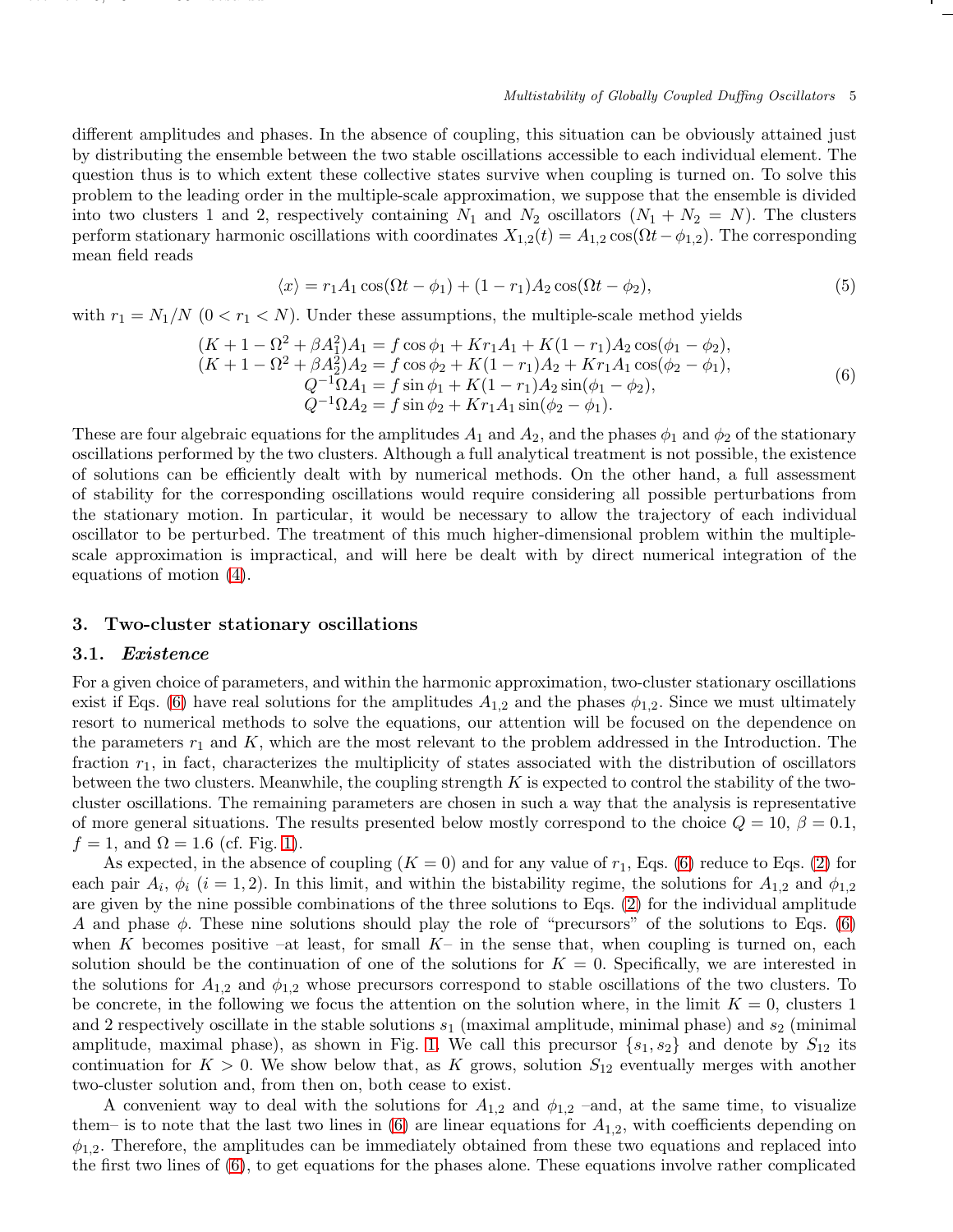december 6, 2021 is a construction of the construction of the construction of the construction of the construction of the construction of the construction of the construction of the construction of the construction of the



<span id="page-5-0"></span>Fig. 2. The intersections of the light (cyan) and dark (blue) curves are the solutions to Eqs. [\(6\)](#page-4-1) for the phases  $\phi_1$  and  $\phi_2$ . Upper and lower rows respectively correspond to  $r_1 = 0.2$  and 0.8, with the values of K indicated inside each panel. Other parameters are  $Q = 10$ ,  $\beta = 0.1$ ,  $f = 1$ , and  $\Omega = 1.6$  $\Omega = 1.6$  $\Omega = 1.6$ ; cf. Fig. 1. Dotted lines indicate the diagonals  $\phi_1 = \phi_2$ . Full and empty dots in the three first panels of each row respectively indicate the two-cluster solution  $S_{12}$ , and the solution which merges with  $S_{12}$  at the point where both disappear.

combinations of sines and cosines of  $\phi_{1,2}$  but, once a parameter set has been selected, finding their roots by the standard multivariate Newton-Raphson method is straightforward. Panels in Fig. [2](#page-5-0) show the solutions for several combinations of  $r_1$  and K, over the plane spanned by  $\phi_1$  and  $\phi_2$ . The problem for the phases is periodic with period  $\pi$ . Therefore, each axis is limited to the interval  $(0, \pi)$ .

Each set of curves (plotted in light or dark shade) stands for the solutions of one of the two equations for the phases. Thus, the intersections between curves give the pairs  $(\phi_1, \phi_2)$  which solve the problem. Note that, in all the panels, three intersections occur over the diagonal  $\phi_1 = \phi_2$ . These solutions, for which we also have  $A_1 = A_2$ , represent the trivial cases where the two clusters have the same coordinates -i.e., where the ensemble is not split at all. Six additional intersections are seen in the panels corresponding to low values of K but, as coupling grows stronger, the curves become heavily distorted and some of the intersections disappear. For sufficiently large values of  $K$ , in fact, we expect that the only surviving solutions are those over the diagonal, with the whole ensemble collapsed into a single fully synchronized cluster, due to the strong coupling between oscillators.

We also point out the symmetry with respect to the diagonal between the curves of different shades in the second panel of the upper row and in the third panel of the lower row, corresponding to the same value of K and complementary values of  $r_1$ . This symmetry reflects the invariance of the problem under the swap of labels 1 and 2 between the clusters, for a fixed set of parameters, which implies the exchanges  $\phi_1 \leftrightarrow \phi_2$  and  $r_1 \leftrightarrow 1-r_1$ .

The full dot in each one of the three leftmost panels of each row in Fig. [2](#page-5-0) indicates the phases  $(\phi_1, \phi_2)$ corresponding to solution  $S_{12}$ . The empty dot, in turn, stands for the solution that, as K grows, merges with  $S_{12}$ . In the third panel of each row the two solutions have closely approached each other, while in the fourth panel they have disappeared. Note that the merging of the two solutions occurs though what seemingly is a typical saddle-node bifurcation scenario.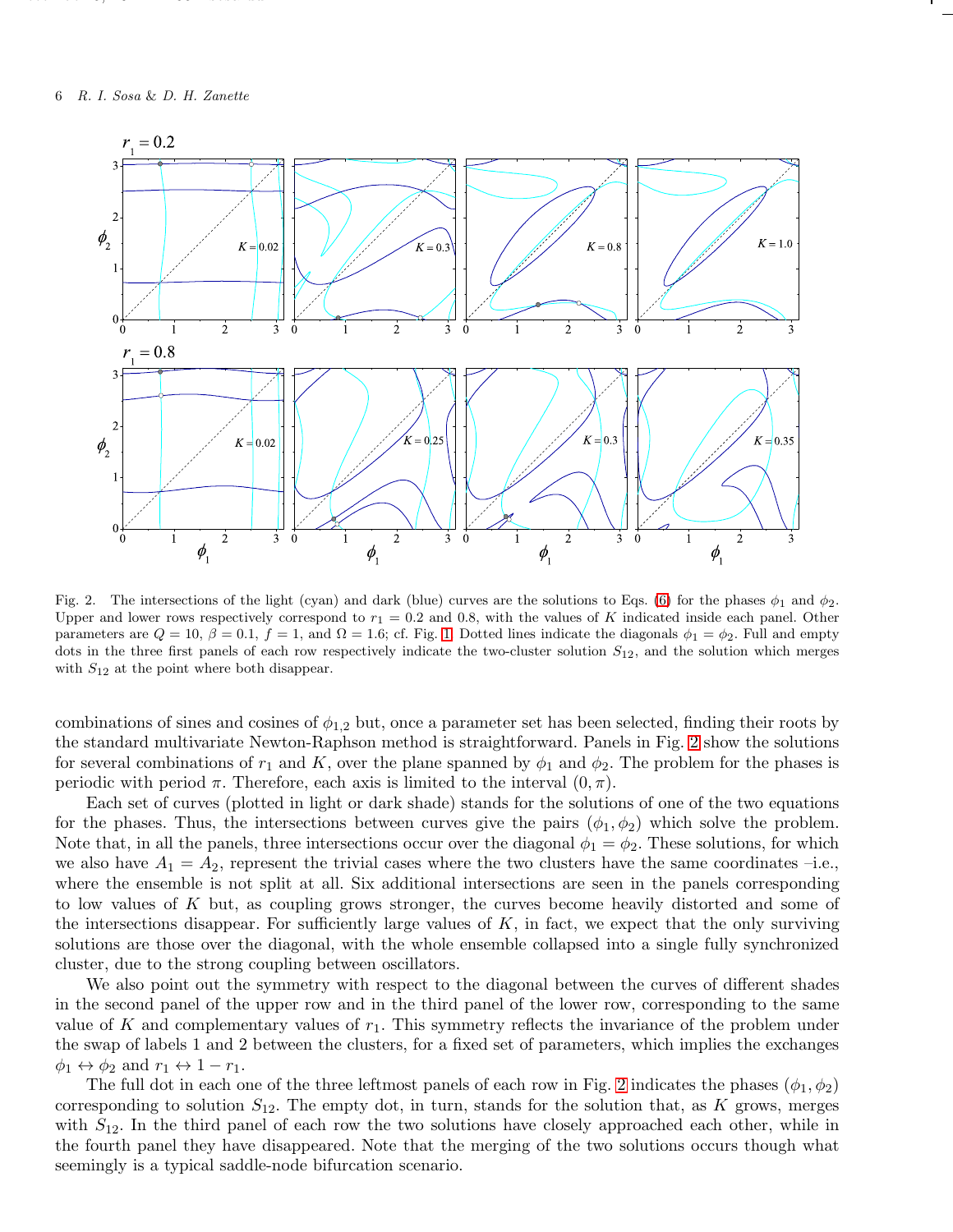For both values of  $r_1$ , the empty dot represents the continuation of a solution where, for  $K = 0$ , one of the two clusters is in the intermediate unstable state u (see Fig. [1\)](#page-3-0). On the one hand, for  $r_1 = 0.2$ , this solution is the continuation of  $\{u, s_2\}$ , in which clusters 1 and 2 are in states u and  $s_2$ , respectively. On the other, for  $r_1 = 0.8$ , it is the continuation of  $\{s_1, u\}$ . Following the notation used for  $S_{12}$ , we call these solutions  $S_{u2}$  and  $S_{1u}$ , respectively. The fact that, depending on the value of  $r_1$ ,  $S_{12}$  disappears by merging with a different solution points to the existence of two distinct regimes in the critical behavior of our system. In particular, the critical value of the coupling constant at which  $S_{12}$  disappears,  $K_D$ , is sensibly different in the two cases, with  $K_D \approx 0.912$  for  $r_1 = 0.2$  and  $K_D \approx 0.314$  for  $r_1 = 0.8$ .

december 6, 2021 is a construction of the construction of the construction of the construction of the construction of the construction of the construction of the construction of the construction of the construction of the

The contrast between the two regimes better manifest itself in the dependence of the oscillation am-plitudes on the coupling constant. Figure [3](#page-6-0) shows, in full lines, the amplitudes for the solution  $S_{12}$  as functions of K, for several values of  $r_1$ . Other parameters are as in Fig. [2.](#page-5-0) Note that, for each parameter set, the solution is represented by two curves, the upper one corresponding to  $A_1$  and the lower one to  $A_2$ . Pairs of dashed lines with the same shade stand for the amplitudes  $A_1$  and  $A_2$  corresponding to the solution  $S_{1u}$ . Dash-dotted lines, in turn, are the corresponding amplitudes for  $S_{u2}$ . For large values of  $r_1$ , it is  $S_{1u}$  which merges with  $S_{12}$  at the critical coupling  $K_D$ , while for small  $r_1$  merging occurs between  $S_{12}$ and  $S_{u2}$ . The values of  $r_1$  have been chosen in such a way that two of them,  $r_1 = 0.6$  and 0.62, are just below and above the switching between regimes.



<span id="page-6-0"></span>Fig. 3. Stationary oscillation amplitudes  $A_{1,2}$ , solutions to Eqs. [\(6\)](#page-4-1), as functions of the coupling strength K, for four values of the fraction of oscillators in cluster 1,  $r_1$ . Other parameters are as in Fig. [2.](#page-5-0) Full, dashed, and dash-dotted lines respectively indicate the amplitudes corresponding to solutions  $S_{12}$ ,  $S_{1u}$ , and  $S_{2u}$ . For large and  $r_1$ , the disappearance of  $S_{12}$  respectively occurs by merging with  $S_{1u}$  and  $S_{2u}$  at the critical coupling  $K_D$ . Open dots stand for numerical estimations of the amplitude for  $r_1 = 0.2, 0.6,$  and 0.8, obtained from integration of the equations of motion [\(4\)](#page-3-1) for  $N = 100$ .

The amplitude  $A_1$  of  $S_{12}$ , represented by the upper set of full curves in the figure, decreases monotonically as K grows, irrespectively of the value of  $r_1$ , until it disappears at the corresponding critical coupling  $K<sub>D</sub>$ . This behavior is consistent with the fact that, as coupling becomes stronger, the coordinates of the two clusters should approach each other. On the other hand, the amplitude  $A_2$ , given by the lower full curves, behaves differently depending on  $r_1$ . In the small- $r_1$  regime,  $A_2$  grows for small K, reaches a maximum, and then decreases to splice itself with the branch corresponding to  $S_{u2}$ , coming from below. As  $r_1$  increases and approaches the switching between regimes, the maximum in  $A_1$  becomes higher and sharper. In the large- $r_1$  regime, in contrast,  $A_1$  grows monotonically with K and, at the critical coupling  $K_D$ , it splices itself with the dashed branch above it, corresponding to  $S_{1u}$ . Comparing the curves for  $r_1 = 0.6$  and 0.62, it becomes clear that the regime switching entails an abrupt drop of  $K_D$ , in the form of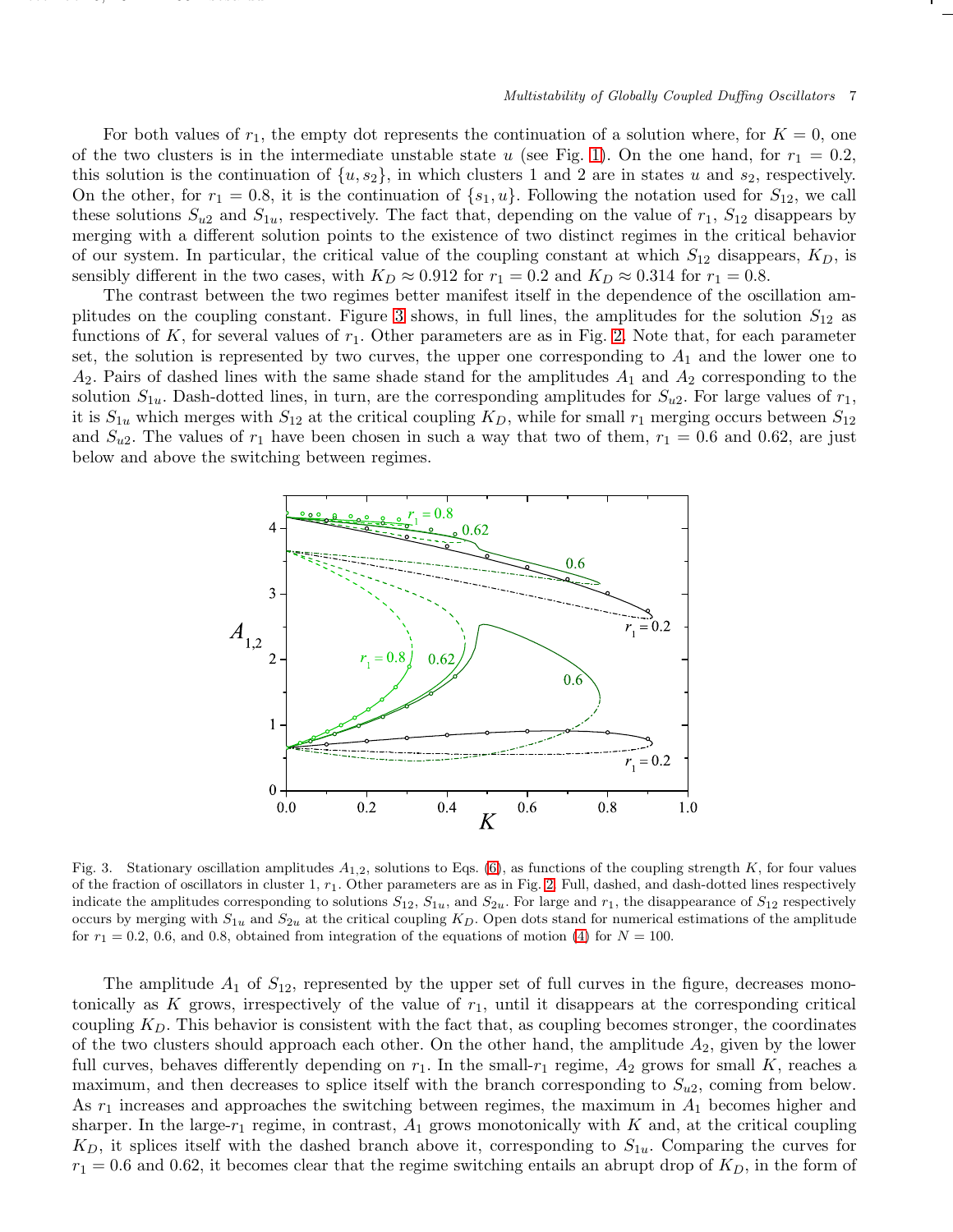#### 8 R. I. Sosa & D. H. Zanette

december 6, 2021 is a construction of the construction of the construction of the construction of the construction of the construction of the construction of the construction of the construction of the construction of the

a finite discontinuity.

Open dots in Fig. [3](#page-6-0) are numerical estimations of the amplitudes  $A_{1,2}$  of two-cluster stationary oscilla-tions, obtained as detailed in Sect. [3.2,](#page-7-0) for  $r_1 = 0.2$ , 0.6, and 0.8 in an ensemble of 100 oscillators. We find a good general agreement with the solutions yielded by the harmonic approximation, although –much as in Fig. [1–](#page-3-0) the discrepancy grows with the amplitude, as expected due to the effect of nonlinearity. However, for  $r_1 = 0.6$ , we note that the numerical results are limited to  $K \lesssim 0.4$ , while the harmonic approximation predicts that the solution reaches much larger values of the coupling constant. This substantial difference, which turns out to be related to the destabilization of  $S_{12}$  in the numerical integration of Eqs. [\(4\)](#page-3-1), is analyzed in Sect. [3.2.](#page-7-0)



<span id="page-7-1"></span>Fig. 4. Critical coupling strength  $K_D$  as a function of the fraction  $r_1$ , for several values of the excitation frequency  $\Omega$  in the bistability range. For each  $\Omega$ , the vertical dashed line stands at  $r_1^D$ , the fraction at which the change between the small- and large- $r_1$  regimes takes place.

It turns out that the overall picture described so far for  $\Omega = 1.6$  is also found for other values of the forcing frequency within the bistability interval  $(\Omega_{\rm min}, \Omega_{\rm max})$ . Naturally, however, the parameter values at which solutions disappear and regimes switch depend on  $\Omega$ . Figure [4](#page-7-1) shows the critical coupling  $K_D$  as a function of  $r_1$  for several values of the forcing frequency. Dashed vertical lines stand at  $r_1^D$ , the value of  $r_1$ at which regime switching takes place. From these results, we point out the monotonous growth of  $r_1^D$  as  $\Omega$  increases, accompanied by a sustained decrease in the size of jump of  $K_D$  at  $r_1^D$ . Additionally, leaving aside the effects of the discontinuity in  $K_D$ , we remark that the critical coupling varies non-monotonically with  $\Omega$  for a given value of  $r_1$ . For  $r_1 = 0.1$ , for instance,  $K_D$  has a relatively low value for  $\Omega = 1.5$ , grows to attain a maximum for  $\Omega \approx 1.7$ , and then decreases to very low values for large  $\Omega$ .

## <span id="page-7-0"></span>3.2. Stability

As advanced above, we study the stability of two-cluster oscillations by directly integrating the equations of motion [\(4\)](#page-3-1) by numerical means. This is motivated by the fact that the two-cluster harmonic approximation disregards the individual degrees of freedom of each oscillator, whose deviation from the two-cluster trajectories might destabilize those states. Indeed, the results presented in this section suggest that this is the case. On the other hand, the analytical formulation of the harmonic approximation for the full N-oscillator ensemble is impractical in the study of both existence and stability.

Integration of Eqs.  $(4)$  –as well as of Eqs.  $(1)$ , for the numerical results shown in Fig. [1–](#page-3-0) was performed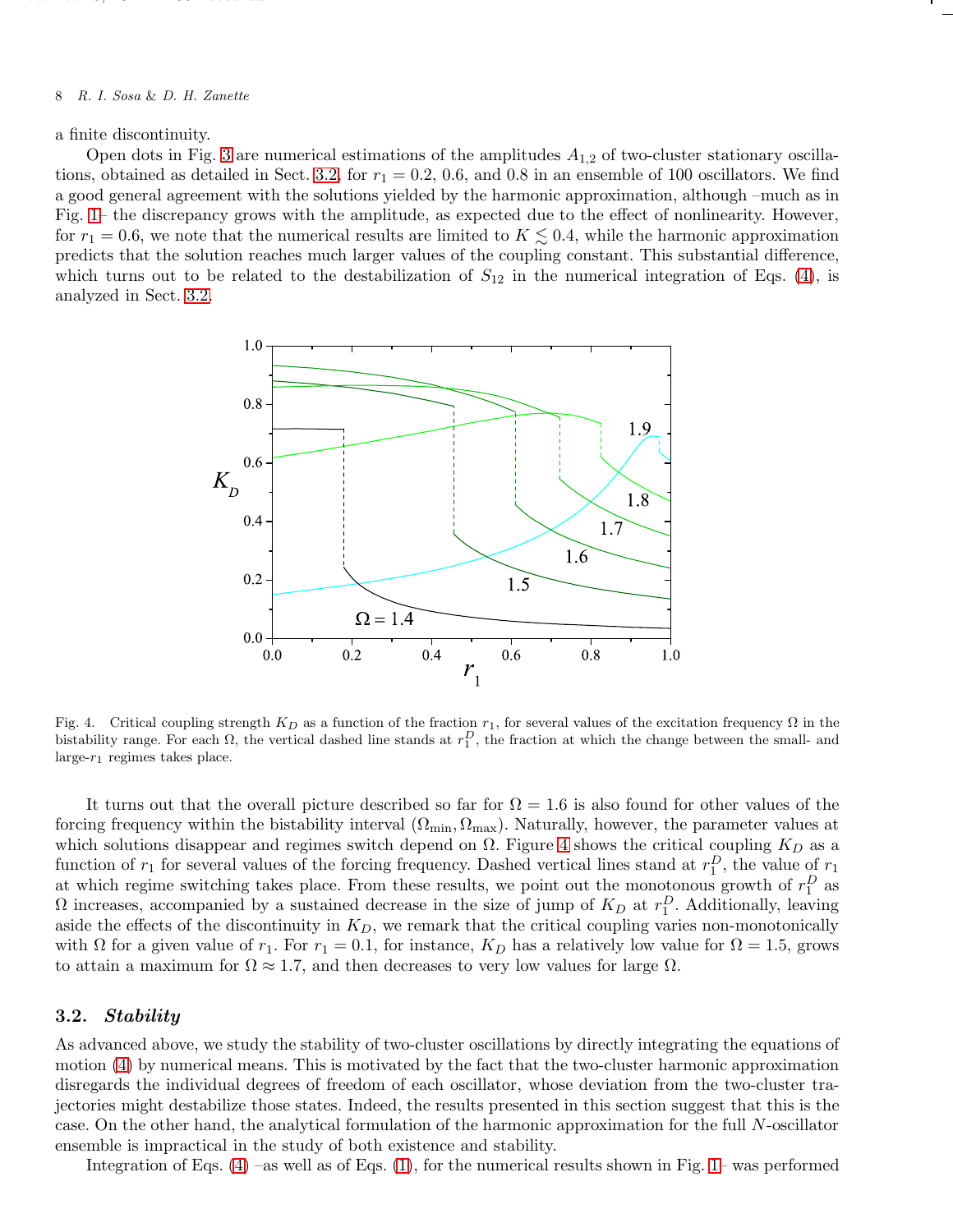using a standard fourth-order Runge-Kutta algorithm. The integration step was fixed at  $\delta t = 0.01$ , namely, well below  $1\%$  of the typical oscillation period. In the cases where we integrated Eqs. [\(4\)](#page-3-1) for successive values of a given parameter –such as  $\Omega$  for the results of Fig. [1,](#page-3-0) and K for those of Fig. [3–](#page-6-0) our strategy was to run the integration for each value of the parameter until the stationary oscillation was clearly established. Then, this stationary oscillation was used as initial condition for the next value. For each value of the fraction  $r_1$ , in turn, two-cluster initial states were prepared in the absence of coupling  $(K = 0)$ by suitably choosing the initial coordinates of individual oscillators within each of the basins of attraction depicted in the rightmost inset of Fig. [1.](#page-3-0) Higher values of  $K$  were then reached by the "sweeping" procedure described just above. Finally, in order to numerically test the stability of stationary solutions, we added small-amplitude random forces to the equations of motion, as a generic representation of a perturbation over all the degrees of freedom in the system. For each oscillator and at each integration step, the random force was independently drawn from a uniform distribution around zero, with a maximal absolute value of 0.01, namely, 1% of the amplitude of the external excitation  $(f = 1)$ .

december 6, 2021 is a construction of the construction of the construction of the construction of the construction of the construction of the construction of the construction of the construction of the construction of the

For the evaluation of the critical coupling strength at which two-cluster stationary oscillations become unstable,  $K_U$ , we run the numerical integration for each possible value of  $r_1$  (= 0.01, 0.02, ... 0.99 for  $N = 100$ . We started with the two-cluster state from  $K = 0$  and gradually increased the coupling strength by steps of size  $\delta K = 10^{-3}$ . Keeping record of the oscillation amplitudes, we were able to detect the coupling strength at which the two-cluster solution ceased to exist. Since our system was being continually perturbed by a random force, we identified this coupling strength with  $K_U$ . In all cases, we observed that, for coupling strengths just above  $K_U$ , the two clusters collapsed into a single group. In this group, all oscillators performed fully synchronized motion (up to the minor fluctuations induced by the random force) in one of the two stable states of the Duffing equation  $(1)$ ,  $s_1$  or  $s_2$  (see Fig. [1\)](#page-3-0). This procedure was repeated for each value of the excitation frequency  $\Omega$  considered in Fig. [4.](#page-7-1)



<span id="page-8-0"></span>Fig. 5. Dots correspond to the numerical estimation of the two-cluster destabilization coupling strength  $K_U$  as a function of  $r_1$ , for the same values of  $\Omega$  as in Fig. [4.](#page-7-1) Full and open symbols indicates the cases where destabilization of the two-cluster solution leads the whole ensemble to states  $s_1$  and  $s_2$ , respectively. Vertical dashed lines stand at the critical fraction  $r_1^U$  where  $K_U$  is discontinuous. For comparison, full thin lines show the same results for  $K_D$  as in Fig. [4.](#page-7-1) Horizontal double arrows indicate the difference between  $r_1^U$  and  $r_1^D$ , for each  $\Omega \geq 1.5$ .

Figure [5](#page-8-0) shows, as dots, the numerical estimation of the two-cluster destabilization coupling strength  $K_U$  as a function of  $r_1$ , for each value of  $\Omega$ . For comparison, full thin lines show the same results as in Fig. [4,](#page-7-1) namely, the critical coupling strengths  $K_D$  at which two-cluster solutions cease to exist as K grows.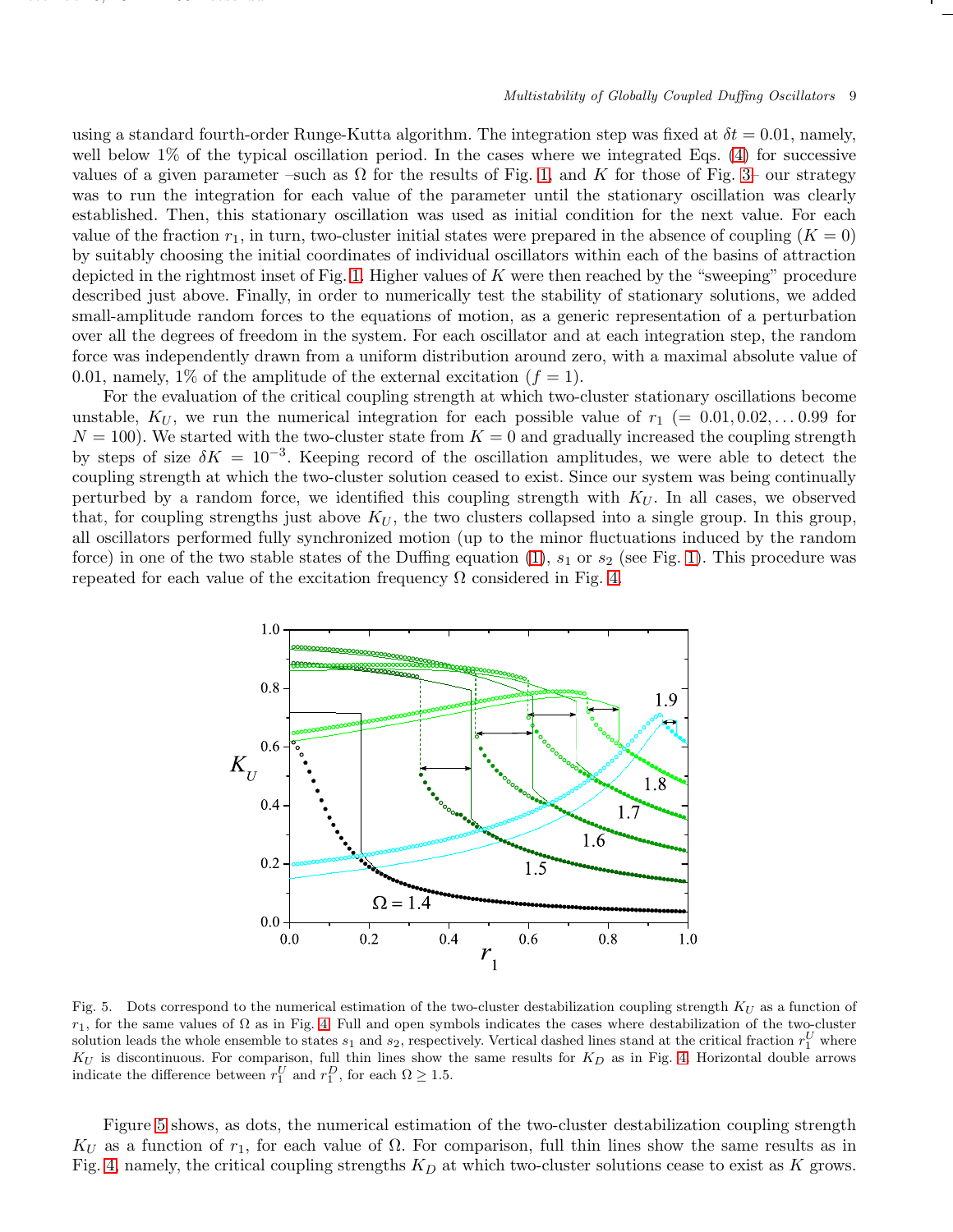## 10 R. I. Sosa & D. H. Zanette

december 6, 2021 is a construction of the construction of the construction of the construction of the construction of the construction of the construction of the construction of the construction of the construction of the

Except for  $\Omega = 1.4$ , we find that  $K_U$  has the same overall dependence on  $r_1$  as  $K_D$ . In particular, as  $r_1$ increases,  $K_U$  displays a sharp drop at a critical value  $r_1^U$ , indicated by vertical dashed lines. This drop, however, is systematically to the left of the drop in  $K_D$ , i.e.  $r_1^U < r_1^D$ . The horizontal double arrows mark the difference for each  $\Omega \ge 1.5$ . Note that if, for a given  $\Omega$ ,  $r_1$  lies in the interval  $(r_1^U, r_1^D)$ , there generally is a sizable difference between the coupling constant at which two-cluster solutions become unstable and the value of K at which they disappear. For  $\Omega = 1.4$ , where there is no positive value for  $r_1^U$ ,  $K_U$  is well below  $K_D$  for all  $r_1 < r_1^D$ . The large difference between  $K_U$  and  $K_D$  for  $r_1$  in  $(r_1^U, r_1^D)$  suggests that, at least within this interval, destabilization of the two-cluster solution is controlled by the perturbation of degrees of freedom other than those involved in the harmonic approximation of Sect. [2.2.](#page-3-2)

For  $r_1$  outside the interval  $(r_1^U, r_1^D)$ , there is a reasonably good agreement between  $K_U$  and  $K_D$ . This is particularly true for  $r_1 > r_1^D$ . For  $r_1 < r_1^U$ , on the other hand, systematic differences appear, with  $K_U$ becoming increasingly larger than  $K_D$  as  $\Omega$  grows. Note that, since the interval of existence of two-cluster solutions should always include that of stability, the critical coupling of destabilization should never lie above that of their disappearance. The discrepancy between  $K_U$  and  $K_D$  in Fig. [5](#page-8-0) should therefore be ascribed to the fact that the former were obtained from direct numerical integration of the equations of motion, while the later originate in the two-cluster harmonic approximation.

Full and open dots in Fig. [5](#page-8-0) indicate the cases in which, upon destabilization, the two clusters collapse to the solutions  $s_1$  and  $s_2$ , respectively (see Fig. [1\)](#page-3-0). Generally, for large values of  $r_1$ , destabilization leads the whole ensemble to solution  $s_1$  (full dots), while for small  $r_1$  the collapse occurs towards  $s_2$  (empty dots). For intermediate values of  $r_1$ , full and open dots alternate with each other in a non-systematic manner. This indicates that, in that zone, the state reached upon collapse of the two clusters sensibly depends on the initial conditions.

#### 3.3. Physical interpretation

Some of the main results obtained in Sects. [3.1](#page-4-2) and [3.2](#page-7-0) can be semi-quantitatively understood in terms of a few arguments of physical inspiration. These invoke, first, the dynamical dominance of either cluster according to the number of oscillators it contains. Second, they take into account the relative prevalence of the two stable solutions of the one-oscillator Duffing equation,  $s_1$  and  $s_2$ , depending on the distance of each of them to the unstable solution u. Concretely, when the fraction  $r_1$  of oscillators in cluster 1 is large, the continuation of solution  $s_1$  is very similar to  $s_1$  itself. In this case, cluster 1 moves in a trajectory close to  $s_1$ . Conversely, when most of the oscillators are in cluster 2, the tendency is to keep that cluster close to  $s_2$ . Moreover, the motion of the largest cluster dominates the dynamics of the mean field  $\langle x \rangle$  in Eq. [\(4\)](#page-3-1). The fraction  $r_1$ , therefore, controls how close from either  $s_1$  and  $s_2$  is the largest part of the system expected to oscillate, as well as its weight in the mean-field interaction.

In turn, the relative stability of  $s_1$  and  $s_2$  is controlled by the excitation frequency  $\Omega$ . For  $\Omega \gtrsim \Omega_{\text{min}}$ , just above the lower bound of the bistability interval (see Sect. [2](#page-2-0) and Fig. [1\)](#page-3-0), states  $s_2$  and u are close to each other. Therefore, the basin of attraction of  $s_2$  is expected to be much smaller than that of  $s_1$ . *Vice versa*, for  $\Omega \lesssim \Omega_{\text{max}}$ ,  $s_2$  is relatively more stable than  $s_1$ . In either situation, we expect that the collective motion of the oscillator ensemble stays preferentially in the vicinity of the state with stronger stability.

The existence of the two regimes in the disappearance of the two-cluster solution (see Sect. [3.1](#page-4-2) and Figs. [2,](#page-5-0) [3\)](#page-6-0) can be interpreted in terms of the dominance of either cluster in the collective dynamics of the whole ensemble. For small  $r_1$ , the cluster in the continuation of  $s_1$  is relatively underpopulated. Its interaction with cluster 2, which contains a larger number of oscillators, makes its amplitude to rapidly decrease with K, as seen for  $r_1 = 0.2$  in the upper set of curves of Fig. [3.](#page-6-0) In contrast, the dependence on K of the amplitude of cluster 2 (lower set of curves) is more moderate. The rapid change with K in the oscillation amplitude of cluster 1 leads to its encounter with the continuation of the unstable solution  $u$ , causing the disappearance of  $S_{12}$  by merging with  $S_{u2}$ . For large  $r_1$ , on the other hand, most oscillators are in cluster 1. It is now the amplitude of cluster 2 which varies rapidly with K (see the lower curve for  $r_1 = 0.8$ in Fig. [3\)](#page-6-0). As a consequence, the continuations of  $s_2$  and u encounter each other, and disappearance occurs by merging of  $S_{12}$  and  $S_{1u}$ .

The distribution of oscillators between the two clusters also plays a role in the outcome of destabilization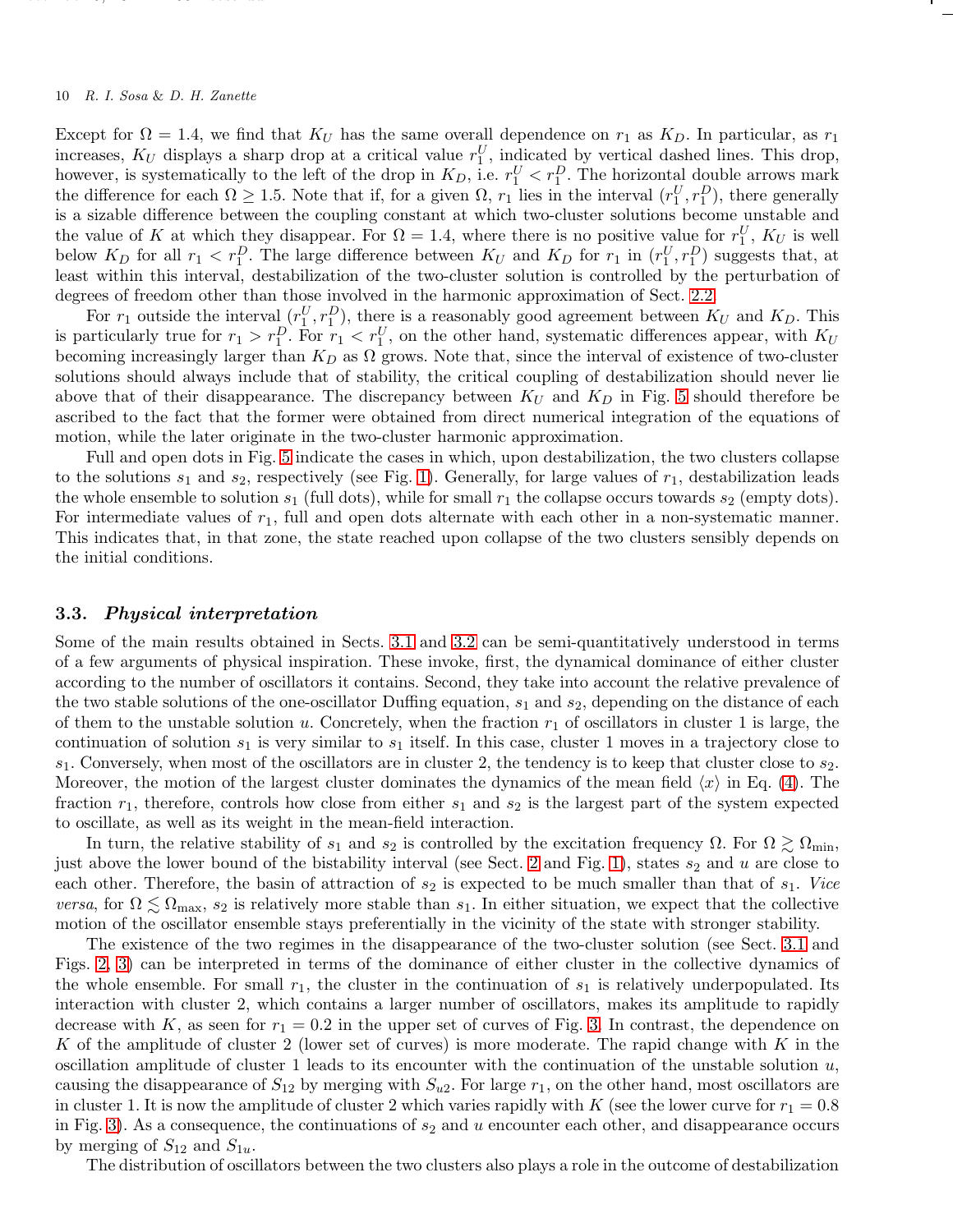as K grows. This is clearly seen from the results shown in Fig. [5.](#page-8-0) In the low- $r_1$  regime, where most oscillators are in cluster 2, destabilization at  $K_U$  leads the whole ensemble to synchronize on solution  $s_2$  (open dots in the figure). Conversely, for large  $r_1$ , most oscillators are in cluster 1, and destabilization makes the system to collapse to solution  $s_1$  (full dots). This general trend, however, is strongly modulated by the value of the excitation frequency  $\Omega$ . As  $\Omega$  becomes larger, due to the increasing proximity of the unstable state u, the basin of attraction of  $s_1$  decreases by comparison with that of  $s_2$ . As a result, the value of  $r_1$  necessary to switch between the two regimes grows –namely, a larger and larger fraction of the ensemble must lie in cluster 1 for its dynamics to prevail in the collective behavior of the system.

## <span id="page-10-5"></span>4. Conclusion

december 6, 2021 is a construction of the construction of the construction of the construction of the construction of the construction of the construction of the construction of the construction of the construction of the

We have studied the collective dynamics of an ensemble of globally coupled, externally forced, identical Duffing oscillators, within their bistable regime. From the leading order in the multiple-scale approximation, we have shown the existence of stationary solutions where the ensemble is split into two clusters. Within each cluster all oscillators are synchronous and follow the same orbit, while the two clusters generally have different numbers of oscillators, amplitudes and phases. These two-cluster solutions exist as a consequence of the bistability of each individual oscillator. They are expected to disappear as the coupling between oscillators becomes strong enough and the whole ensemble collapses into a fully synchronized state. Since, for weak coupling, two-cluster oscillations exist for any possible splitting of the ensemble into two groups, this class of solutions represent a large multiplicity in the states accessible to the system.

In a multiple-scale harmonic approximation, we have shown that there is a critical value  $K_D$  of the coupling strength above which two-cluster oscillations cease to exist as a solution to our problem. Depending on the fraction of oscillators in each cluster, this critical phenomenon is due to the merging with a different two-cluster state, which is a continuation of an unstable solution at  $K = 0$ . This difference defines two well differentiated regimes, mediated by an abrupt jump on the threshold  $K_D$ .

When comparing these results with numerical integration of the equations of motion, we have found systematic discrepancies between the values of  $K_D$  and the coupling strength  $K_U$  at which the two clusters collapse into a single one. These discrepancies derive from the fact that, while in our multiple-scale approximation only the coordinates of the two clusters are involved, the numerical integration accesses the dynamics of all individual oscillators. The selection of the final state into which the two clusters collapse upon destabilization mainly depends on a balance between the proportion of oscillators in each cluster, and the distance of the final state to the unstable solution. While the presence of a large fraction of the ensemble in one of the clusters favors the collapse into the closest stable state, the proximity of the unstable solution may cause the system to collapse into the farthest one.

The ensemble of coupled identical Duffing oscillators studied here provides an example of multistable self-organized clustering stemming from the individual dynamics of each oscillator. Besides their intrinsic interest for the field of nonlinear dynamics, our results may be relevant to the technology of micromechanical devices [\[Lifshitz & Cross](#page-11-24), [2009\]](#page-11-24), where the Duffing oscillator is a paradigmatic model for the motion of pacemaking components.

## References

- <span id="page-10-0"></span>Abarbanel, H. D. I., Rabinovich, M. I., Selverston, A., Bazhenov, M. V., Huerta, R., Sushchik, M. M. & Rubchinskii, L. L. [1996] "Synchronization in neural networks," *Phys. Usp.* 39, 337–362.
- <span id="page-10-4"></span>Antonio, D., Zanette, D. H. & L´opez, D. [2012] "Frequency stabilization in nonlinear micromechanical oscillators," *Nat. Comm.* 3, 806.
- <span id="page-10-3"></span>Anzo-Hernández, A., Gilardi-Velázquez, H. E. & Campos-Cantón, E. [2018] "On multistability behavior of unstable dissipative systems," *Chaos: An Interdisciplinary Journal of Nonlinear Science* 28, 033613.
- <span id="page-10-2"></span>Chen, Y. M. [2018] "Dynamics of a Lorenz-type multistable hyperchaotic system," *Math. Meth. Appl. Sci.* 41, 6480–6491.
- <span id="page-10-1"></span>Chizhevsky, V. N. & Kovalenko, S. A. [2019] "Suppression of multistability in a multimode VCSEL by isotropic optical feedback," *IEEE J. Quantum El.* 55, 1–7.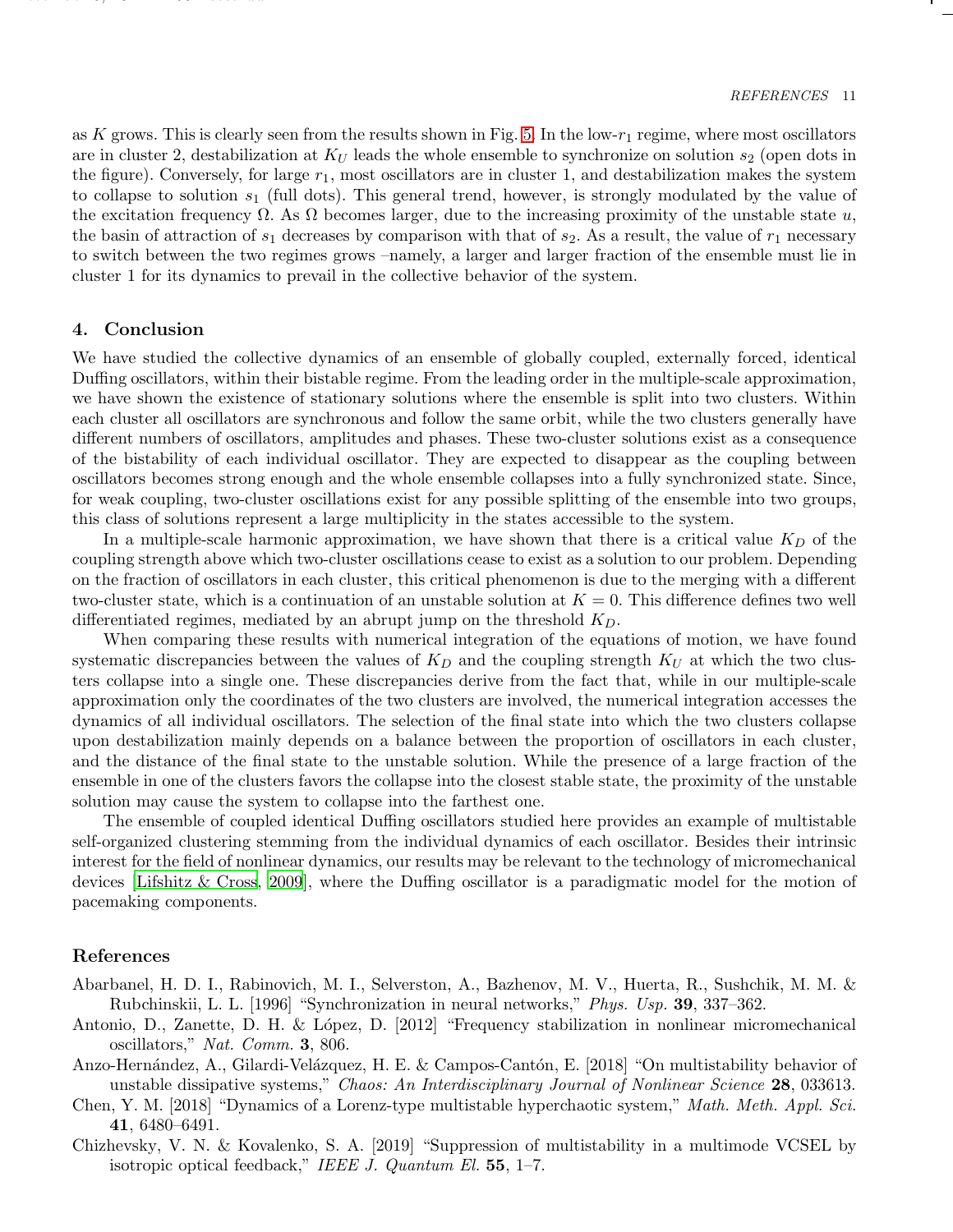## 12 REFERENCES

december 6, 2021 is a construction of the construction of the construction of the construction of the construction of the construction of the construction of the construction of the construction of the construction of the

- <span id="page-11-8"></span>Chopek, J., Hultborn, H. & Brownstone, R. [2019] "Multistable properties of human subthalamic nucleus neurons in parkinson's disease," *Proc. Nat. Acad. Sci.* 116, 24326–24333.
- <span id="page-11-17"></span>Chudzik, A., Perlikowski, P., Stefanski, A. & Kapitaniak, T. [2011] "Multistability and rare attractors in Van der Pol-Duffing oscillator," *Int. J. Bifurc. Chaos Appl. Sci. Eng.* 21, 1907–1912.
- <span id="page-11-20"></span>Cleland, A. N. & Roukes, M. L. [2002] "Noise processes in nanomechanical resonators," *J. Appl. Phys.* 92, 2758––2769.
- <span id="page-11-19"></span>Drazin, P. G. [2012] *Nonlinear Systems* (Cambridge University Press, Cambridge, UK).
- <span id="page-11-21"></span>Ekinci, K. L. & Roukes, M. L. [2005] "Nanoelectromechanical systems," *Rev. Sci. Instrum.* 76, 061101.
- <span id="page-11-10"></span>Fatehi, F., Kyrychko, Y. N., Molchanov, R. & Blyuss, K. B. [2019] "Bifurcations and multistability in a model of cytokine-mediated autoimmunity," *Int. J. Bifurc. Chaos Appl. Sci. Eng.* 29, 1950034.
- <span id="page-11-14"></span>Fozin, T. F., Ezhilarasu, P. M., Tabekoueng, Z. N., Leutcho, G. D., Kengne, J., Thamilmaran, K., Mezatio, A. B. & Pelap, F. B. [2019] "On the dynamics of a simplified canonical Chua's oscillator with smooth hyperbolic sine nonlinearity: Hyperchaos, multistability and multistability control," *Chaos* 540, 113105.
- <span id="page-11-5"></span>Furusawa, C. & Kaneko, K. [2001] "Theory of robustness of irreversible differentiation in a stem cell system: chaos hypothesis," *J. Theor. Biol.* 209, 395–416.
- <span id="page-11-13"></span>Grigorieva, E. V. & Kaschenko, S. A. [2019] "Multistability of spiking regimes in a model of a laser with delayed feedback," *Radiophys. Quantum El.* 61, 614––622.
- <span id="page-11-18"></span>Jaros, P., Kapitaniak, T. & Perlikowski, P. [2016] "Multistability in nonlinearly coupled ring of Duffing systems," *Eur. Phys. J. Special Topics* 225, 2623––2634.
- <span id="page-11-4"></span>Kaneko, K. & Tsuda, I. [2013] *Complex Systems: Chaos and Beyond: A Constructive Approach with Applications in Life Sciences* (Springer, New York).
- <span id="page-11-11"></span>Kemwoue, F. F., Dongo, J. M., Mballa, R. N., Gninzanlong, C. L., m. w. Kemayou, Mokhtari, B., Biya-Motto, F. & Atangana, J. [2020] "Bifurcation, multistability in the dynamics of tumor growth and electronic simulations by the use of Pspice," *Chaos Sol. Fract.* 134, 109689.
- <span id="page-11-2"></span>Klingshirn, C. F. [2012] *Semiconductor Optics* (Springer, Berlin).
- <span id="page-11-9"></span>Kondo, H. M. [2020] "Excitation-inhibition balance and auditory multistable perception are correlated with autistic traits and schizotypy in a non-clinical population," *Sci. Rep.* 10, 8171.
- <span id="page-11-3"></span>Ku, W. L., Girvan, M. & Ott, E. [2015] "Dynamical transitions in large systems of mean field-coupled Landau-Stuart oscillators: Extensive chaos and cluster states," *Chaos* 25, 123122.
- <span id="page-11-7"></span>Lai, Q., Hu, B., Guan, Z. H., Li, T., Zheng, D. F. & Wu, Y. H. [2016] "Multistability and bifurcation in a delayed neural network," *Neurocomp.* 207, 785–792.
- <span id="page-11-15"></span>Li, C., Sprott, J. C., Hu, W. & Xu, Y. [2017] "Infinite multistability in a self-reproducing chaotic system," *Int. J. Bifurc. Chaos Appl. Sci. Eng.* 27, 1750160.
- <span id="page-11-12"></span>Li, T., Dong, Y., Zhang, X., Ji, X., Luo, C., Lou, C., Zhang, H. M. & Ouyang, Q. [2018] "Engineering of a genetic circuit with regulatable multistability," *Integ. Biol.* 10, 474–482.
- <span id="page-11-24"></span>Lifshitz, R. & Cross, M. C. [2009] "Nonlinear dynamics of nanomechanical and micromechanical resonators," *Reviews of Nonlinear Dynamics and Complexity*, Vol. 1 (Wiley-VCH, Weinheim), pp. 1–52.
- <span id="page-11-26"></span>Manrubia, S. C., Mikhailov, A. S. & Zanette, D. H. [2004] *Emergence of Dynamical Order. Synchronization Phenomena in Complex Systems* (World Scientific, Singapore).
- <span id="page-11-0"></span>Mayergoyz, I. D. [2003] *Mathematical Models of Hysteresis and Their Applications* (Elsevier Science, New York).
- <span id="page-11-6"></span>Melchionda, D., Pastacaldi, E., c. Perri, Banerjee, M. & Venturino, E. [2017] "Social behavior-induced multistability in minimal competitive ecosystems," *J. Theor. Biol.* 439, 24–38, doi:10.1016/j.jtbi. 2017.11.016.
- <span id="page-11-23"></span>Molteno, T. C. & Tufillaro, N. B. [2004] "An experimental investigation into the dynamics of a string," *Am. J. Phys.* 72, 1157–1169.
- <span id="page-11-22"></span>Narasimha, R. [1968] "Non-linear vibration of an elastic string," *J. Sound Vib.* 8, 134–146.
- <span id="page-11-16"></span>Natiq, H., Banerjee, S., Ariffin, M. R. K. & Said, M. R. M. [2019] "Can hyperchaotic maps with high complexity produce multistability?" *Chaos* 29, 011103.
- <span id="page-11-25"></span>Nayfeh, A. H. & Mook, D. T. [1995] *Nonlinear Oscillations* (Wiley, Hoboken, NJ).
- <span id="page-11-1"></span>Nielsen, M. A. & Chuang, I. L. [2000] *Quantum Computation and Quantum Information* (Cambridge